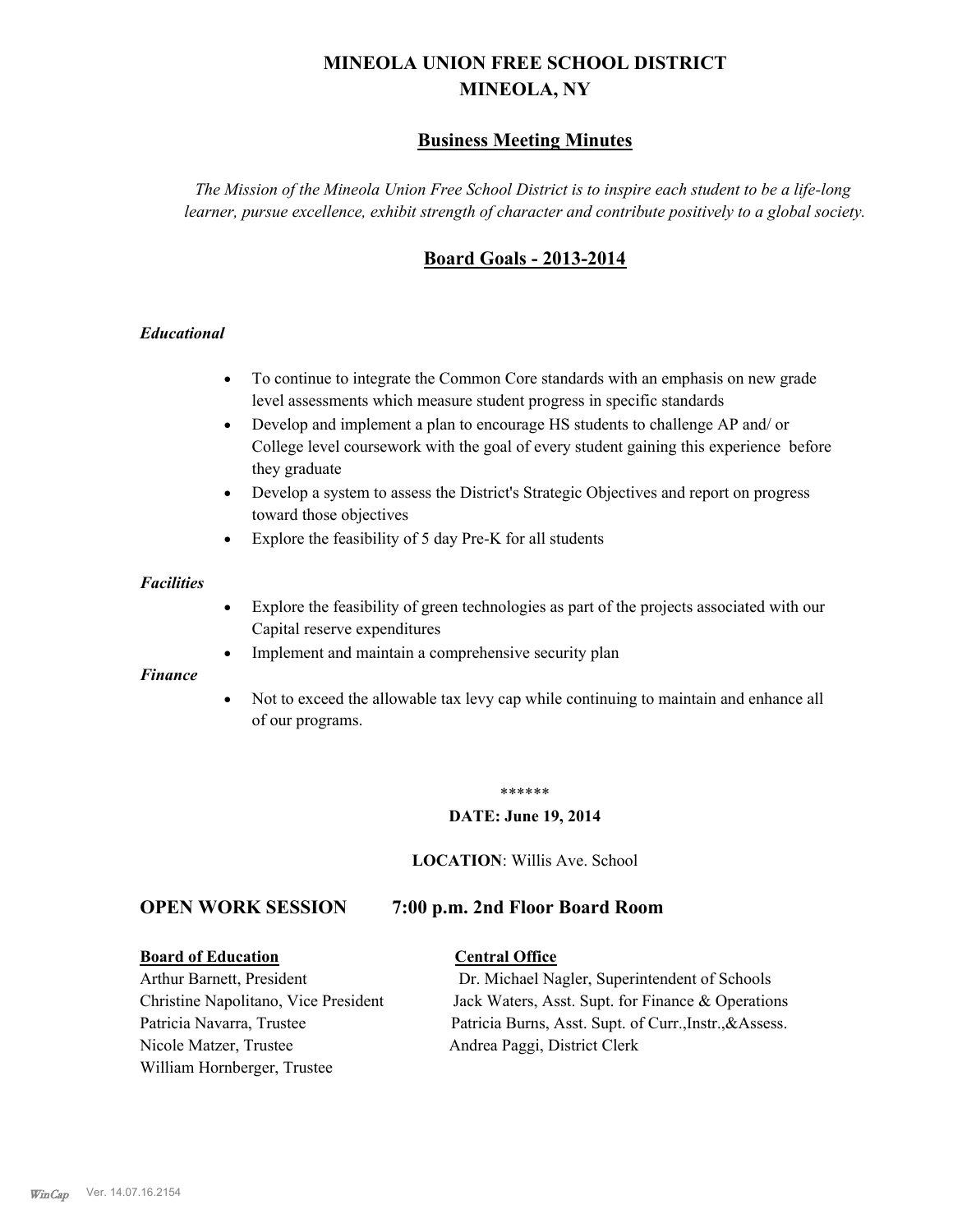## **A. Call to Order- 7:05pm**

- **B. Pledge of Allegiance**
- **C. Reading of Mission-** William Hornberger
- **D. Moment of Silent Meditation**
- **E. Dais & Visitor Introductions**

#### **F. High School Student Organization Report**

Tonight's Student Organization report was by Felicia Vella. It was reported that Cabaret Night took place at the High School and the students choose the songs that they perform. The songs have a special meaning to the students. Ms. Vella stated that the Thespian Dinner was bittersweet due to the fact that there were 40 graduating students this year. She will miss them all. Felicia discussed some of the other events which have taken place at the High School recently including: National Honor Society Induction, Student Service Breakfast, the Science Symposium, the Spring Concerts and senior week. The Graduation will take place on 6/28/14. The Summer Showcase will include songs from a variety of musicals. After Felicia completed her report, Dr. Nagler thanked her and Pallak Anad. He stated that they have added a great deal to the meetings each month with their reports.

#### **G. BOE Reports**

- **a. Comments from Board Trustees**
- **b. Comments from Board President**
- **c. Comments from Superintendent**

There were no Board reports at this time.

#### **H. Old Business**

Mr. Barnett asked the Board if there was any old business this evening. Mr. Hornberger stated that he had a few items of old business. He inquired if the District has utilized the BOCES bids for vendors. The Superintendent stated that we still need to request the information for external auditors and architects. Mr. Hornberger asked about emails regarding maintenance around the buildings, specifically Hampton. Dr. Nagler responded that the issue raised was early morning lawn mowing and the issue has been resolved. Mr. Hornberger also recalled an issue about the field usage at Jackson Avenue. The Superintendent has not received any requests. Mr. Hornberger asked for an update on the summer camps and Dr. Nagler stated that the times of the various classes have been adjusted. The Summer Music program includes: beginner band and orchestra and intermediate band and orchestra plus chorus. Mr. Hornberger asked if a child could opt out of chorus if they are only interested in band/orchestra. Dr. Nagler stated that the students are expected to do both. Mr. Hornberger inquired about the Ipad return and the count of damaged items. The Superintendent reported that there were about 4 cracked screens in each grade and the new cases seemed to help. There were a few damaged cases and the company, from which they were purchased, is replacing the damaged ones. Mr. Hornberger asked for the status of the Jackson Cafeteria project and was told that the job will begin after school ends and the district has the permit from the State.

Ms. Matzer asked for an update on the Fuel Depot. The Superintendent reported that asphalt needed to be done as a result of damage from the winter. The job is expected to wrap up the 2nd week of July and diesel fuel has been ordered. Ms. Navarra asked for the status of the Driver's Education program. The new instructor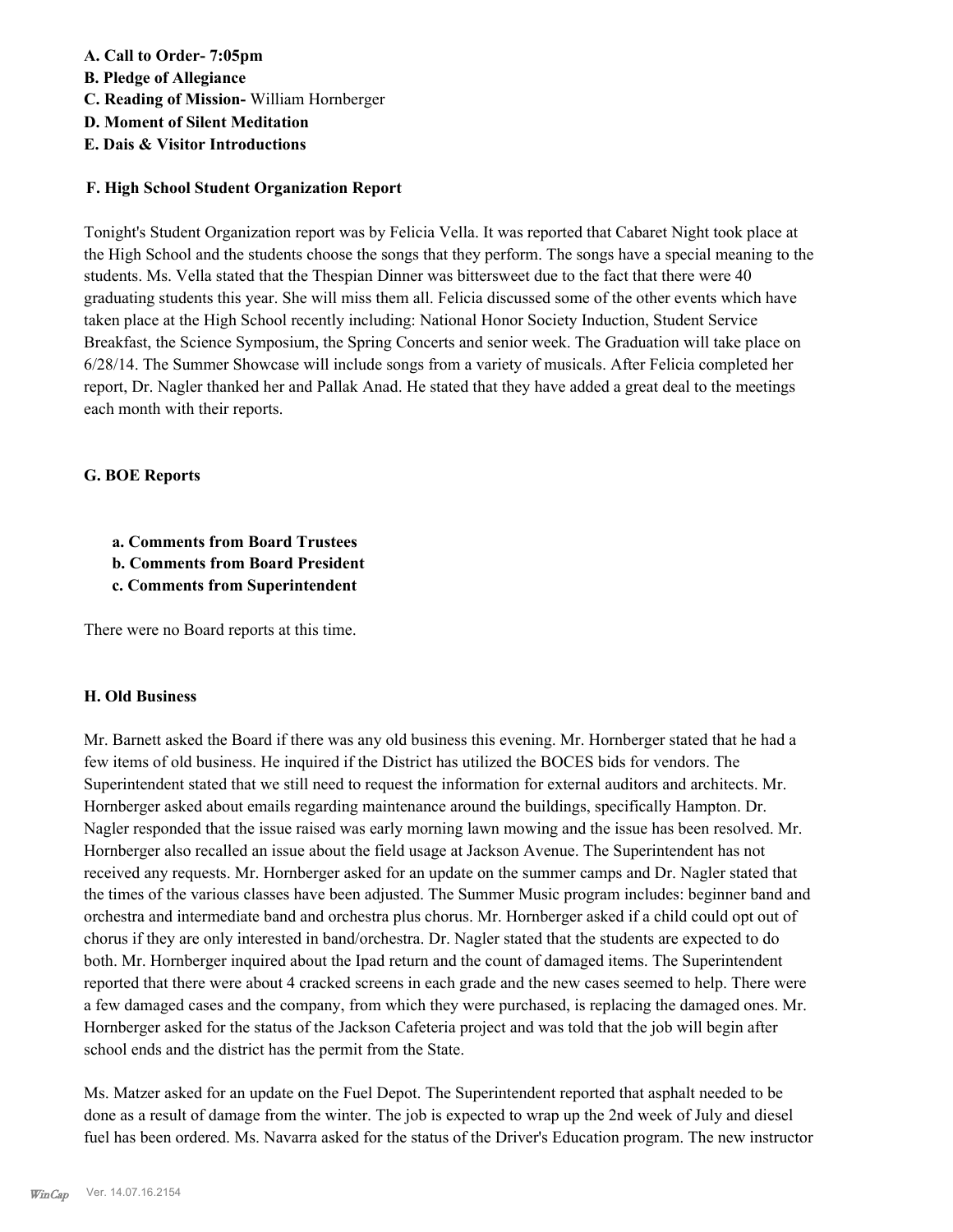has been hired and is on this agenda for approval and a new car has been ordered. There was no additional old business.

## **I. New Business**

**RESOLUTION # 73 - BE IT RESOLVED** that the Board of Education hereby approves the transfer of a sum not to exceed \$4,000,000, of unassigned fund balance from the 2013-14 fiscal year, to the previously established Capital Reserve Fund.

**Motion:** Nicole Matzer **Second:** William Hornberger

Discussion: The Superintendent explained that the money is not being put in the fund yet; this resolution gives the District the ability to put money into the reserve once the books are closed in August. The Board will need to decide how the money will be used. The Superintendent recommends using this money for a turf field at Hampton as well as additional building work and a boiler for the High School. He reminded everyone that a vote is needed to spend the money in Capital reserve and a vote could take place in May. There was no further discussion.

| Yes: | William Hornberger    | No: | None |
|------|-----------------------|-----|------|
|      | Nicole Matzer         |     |      |
|      | Patricia Navarra      |     |      |
|      | Christine Napolitano  |     |      |
|      | <b>Arthur Barnett</b> |     |      |
|      |                       |     |      |

**Passed:** Yes

**RESOLUTION # 74 - BE IT RESOLVED** that the Board of Education hereby approves the transfer of a sum not to exceed \$500,000, of unassigned fund balance from the 2013-14 fiscal year, to the previously established Worker's Comp Reserve Fund.

**Motion:** Christine Napolitano **Second:** Patricia Navarra

Discussion: The Superintendent stated that this is similar to Resolution #73, this gives the ability to put money into this fund after the books are closed in August. The money in this fund can be used as needed, no vote is necessary.

| Yes: | William Hornberger    | No: | None |
|------|-----------------------|-----|------|
|      | Nicole Matzer         |     |      |
|      | Patricia Navarra      |     |      |
|      | Christine Napolitano  |     |      |
|      | <b>Arthur Barnett</b> |     |      |

**Passed:** Yes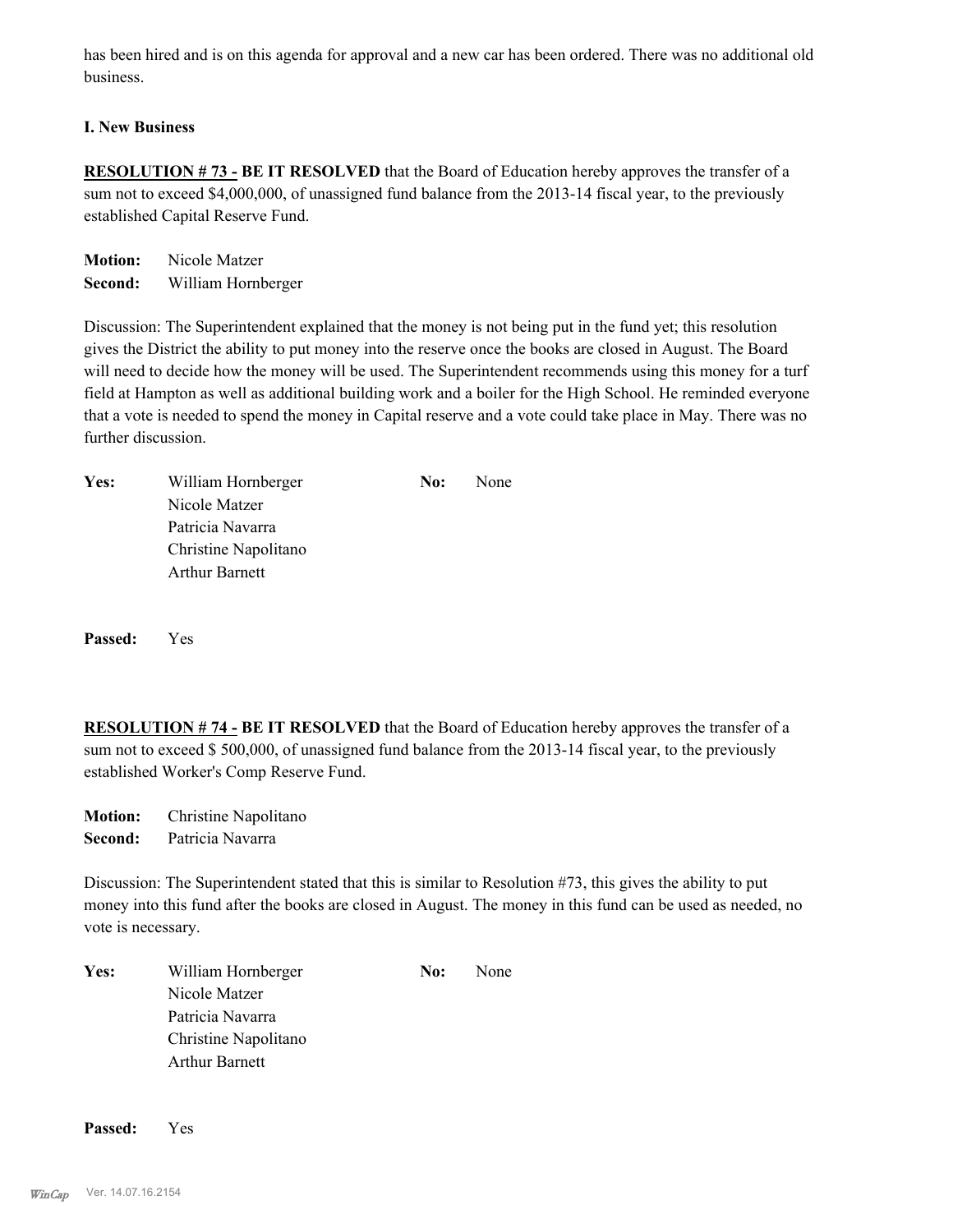**RESOLUTION # 75-BE IT RESOLVED** that the Board of Education accepts the donation of \$7,000.00 from the Meadow Drive PTA for an illuminated art display for the Meadow Drive Library and makes an appropriation increase adjustment to Budget code: 2610.500.04.4910.

**Motion:** Patricia Navarra **Second:** Nicole Matzer

Discussion: The Superintendent stated that this is a gift to the Meadow Drive School from the PTA to be used specifically for an illuminated art display in the library. Students' artwork will be displayed and there will be the ability to change out the artwork. There was no additional discussion.

Yes: William Hornberger **No:** None Nicole Matzer Patricia Navarra Christine Napolitano Arthur Barnett

**Passed:** Yes

#### **J. Consensus Agenda**

**RESOLUTION # 76- BE IT RESOLVED** that the Board of Education approves the consensus agenda items J.1.a. through J.9.b., as presented.

**Motion:** Nicole Matzer **Second:** William Hornberger

Discussion: The Superintendent stated that he would like to mention item J.2.b.1- the appointment of Joe Owens as Supervisor of Fine and Performing Arts. Dr. Nagler takes great pride in recommending Mr. Owens and added that he has known him and his family for a long time. He stated that Joe has done a good job as interim and has many good ideas for the future of the program. The Board was in favor of the appointment and the formal vote was taken on Resolution #76. Ms. Napolitano stated that she was abstaining from the vote due to the inclusion of her daughter's appointment in this consensus agenda. She added that she was in favor of the appointment of Mr. Owens.

| Yes: | William Hornberger                   | No: | None |
|------|--------------------------------------|-----|------|
|      | Nicole Matzer                        |     |      |
|      | Patricia Navarra                     |     |      |
|      | <b>Arthur Barnett</b>                |     |      |
|      | <b>Abstain:</b> Christine Napolitano |     |      |

**Passed:** Yes

\* After the vote was taken, Mr. Barnett opened the floor to public comment regarding the appointment of Joe Owens only, due to the fact that there were many supporters in the audience for Mr. Owens. There was one comment from a parent/community member expressing her support of Mr. Owens and all that he will offer the program.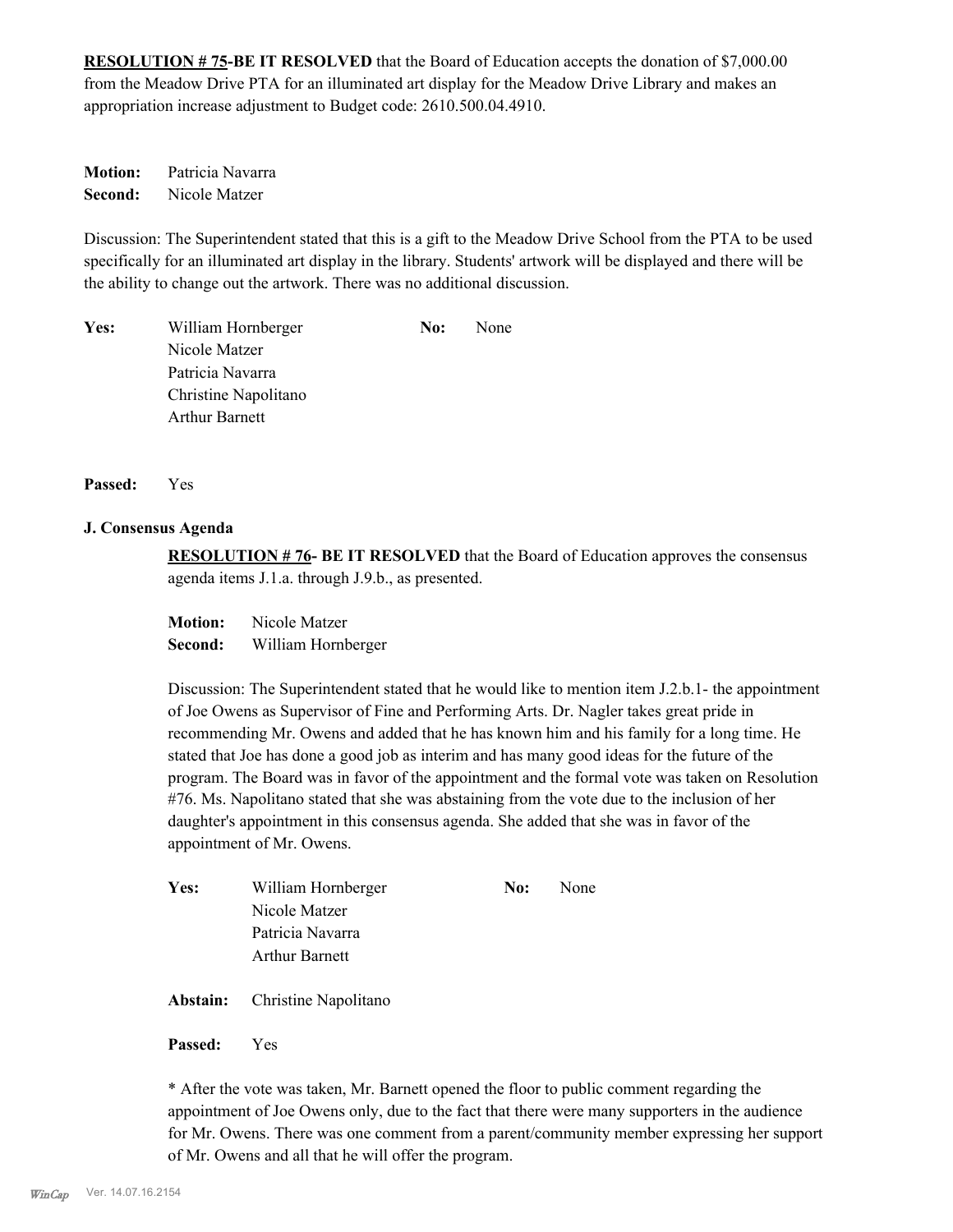#### 1. **Accepting of Minutes**

That the Board of Education accepts the minutes of the April 24, 2014 Business/BOCES Vote Meeting and the May 8, 2014 Budget Hearing/Workshop Meeting as presented. a.

### 2. **Instruction**

- a. Leave(s) of Absence/Child Rearing
- That the Board of Education grants a request to Maureen Connolly, for an unpaid Leave of Absence, for child-rearing purposes, effective September 1, 2014 to June 30, 2015. 1.
- b. Appointments Instruction
- That the Board of Education approves the appointment of Joseph Owens, to the position of Supervisor of Fine and Performing Arts, effective July 1, 2014. AMSA Salary: Step 1, \$144,176. Probationary Period: July 1, 2014 to June 30, 2017. 1.
- That the Board of Education approves the appointment of Peter Macedo, to the position of Driver Education Coordinator for Fall 2014 and Spring 2015. Salary of \$6,724. 2.
- Appointment(S) Sub Teacher per diem c.

The Board of Education accepts the following individual(s) as Per Diem Substitute Teacher(s) for the current school year, at a daily rate of \$100.00 per day; and retirees at a daily rate of \$125.00 per day.:

| EMPLOYEE NAME     | <b>EMPLOYEE CERTIFICATION</b> |
|-------------------|-------------------------------|
| Madeline Dressner | Childhood Ed(1-6), SWD(1-6)   |

#### Appointment(s) Coaches d.

That the Board of Education approves the appointment of the following coaches for the current school year:

| <b>POSITION</b>                | EMPLOYEE NAME | <b>STEP</b> | <b>STIPEND</b> |
|--------------------------------|---------------|-------------|----------------|
| <b>Boys Varsity Basketball</b> | Ezra Elliott  |             | \$7,307        |

#### Appointment(S) Summer Special Education That the Board of Education approves the following staff members for the Summer Special Education Program e. POSITION EMPLOYEE NAME STEP STIPEND 1. Teacher Laura Baldwin (filling Step 1 \$58.14 vacancy left by resignation of Daniel McAree previously approved 5/22/14)

# 3. **Instruction: Committee on Special Education**

a. That the Board of Education approves the CSE/CPSE/SCSE recommendations for programs and services for students with IEPs for the time period from 4/1/14- 4/30/14. Please be advised that all of the parents have received the student's IEP and a copy of their DUE process rights.

# 4. **Instruction: Contracted**

a. That the Board of Education approves the Interpreter Services Agreement between the Mineola UFSD and Mill Neck Services for the 2014- 2015 school year.

b. That the Board of Education approves the Summer Related Services Agreement between the Mineola UFSD and All Island Kids Therapy, LLC for the 2014- 2015 school year.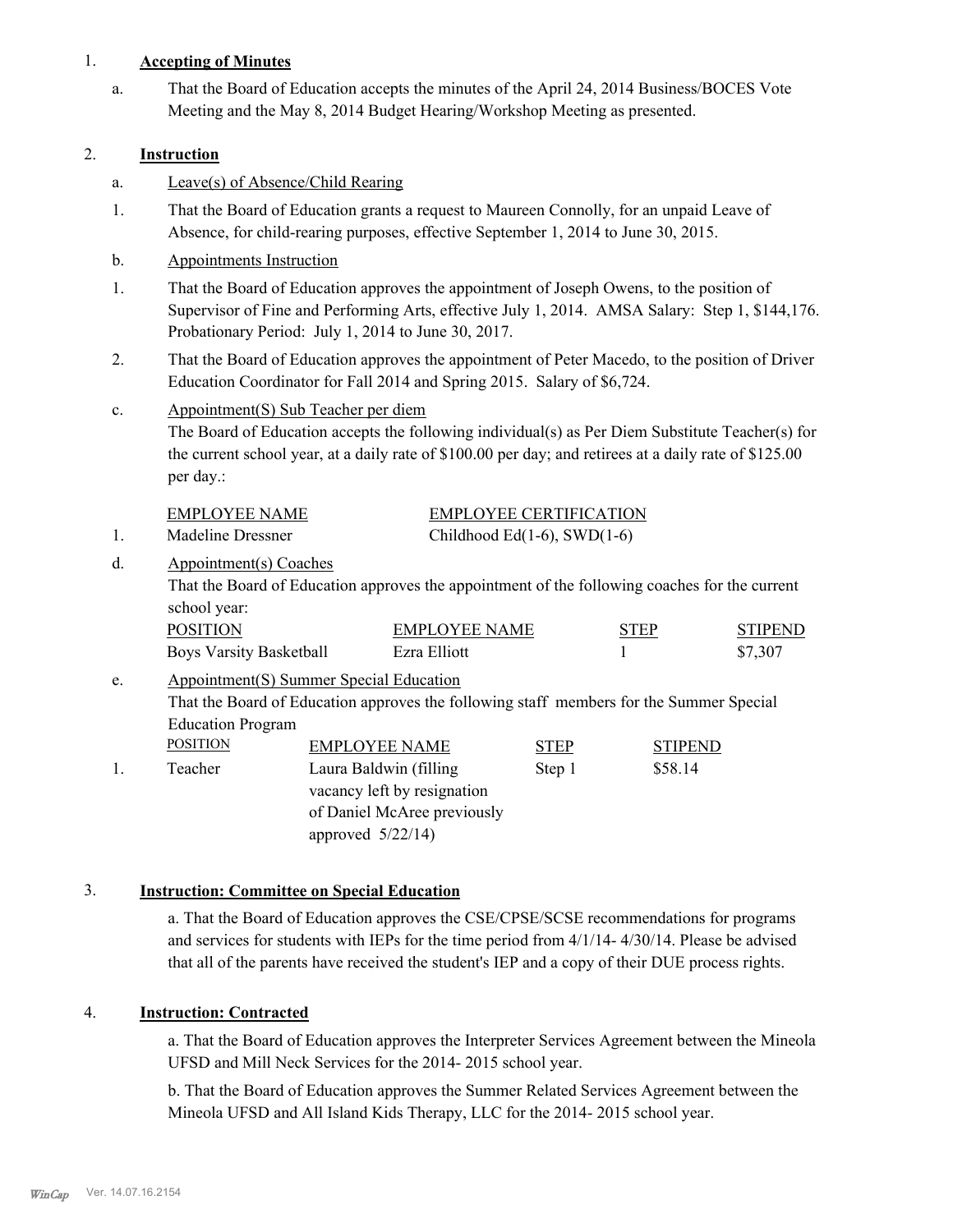c. That the Board of Education approves the Related Services Agreement between the Mineola UFSD and All Island Kids Therapy, LLC for the 2014- 2015 school year.

d. That the Board of Education approves the Transition Services Agreement between the Mineola UFSD and Abilities for the 2014- 2015 school year.

e. That the Board of Education approves the Related Services Agreement between the Mineola UFSD and Access 7 Services, Inc. for the 2014- 2015 school year.

f. That the Board of Education approves the Related Services Agreement between the Mineola UFSD and All About Kids for the 2014- 2015 school year.

g. That the Board of Education approves the Autism Services Agreement between the Mineola UFSD and Brookville Center for Children's Services, Inc. for the 2014- 2015 school year.

h. That the Board of Education approves the Education Services Agreement between the Mineola UFSD and Brookvile Center for Children's Services, Inc. for the 2014- 2015 school year.

#### 5. **Instruction: Student Actions**

That the Board of Education approves the following out-of-state overnight field trip: a.

Guidance Department - 45 students to visit four colleges in Rhode Island with four chaperones - University of Rhode Island, Brown University, Roger Williams University, and Providence University. September 18-19, 2014.

#### 6. **Civil Service**

a. Appointments

**Willis Avenue** Eamon O'Neill Edien Hincapie

That the Board of Education approve the appointments of the following Summer Cleaners to begin to work effective July 7, 2014 through August 15, 2014. Salary will be \$8.00 per hour: 1.

| <b>Hampton Street</b> | <b>Middle School</b>   |
|-----------------------|------------------------|
| Michael Grabow        | Tommy Farrell          |
| Quinn Paggi           | Jake Tavernite         |
| Dominic Paggi         | <b>Anthony Cuester</b> |
|                       | Dylan Bestler          |
| <u>Jackson Avenue</u> |                        |
| Chris Farrell         | <b>High School</b>     |
| Danny Mendes          | Jacob Escobar          |
| Tom Mullane           | Kyle Dunleavy          |
| Ryan Kelly            | James Gerstner         |
| Patrick Brady         | James Breslin          |
| <b>Brian Smith</b>    | Logan Dunleavy         |
| <u> Meadow Drive</u>  | <b>Grounds</b>         |
| Steven DePalma        | Michael Giaimo         |
| Ryan DePalma          | Michael Romano         |
| Leo Gorry             | Pete McCormack         |
| Nick O'Connor         | James Cashin           |

Matt Diaz

#### *WinCap* Ver. 14.07.16.2154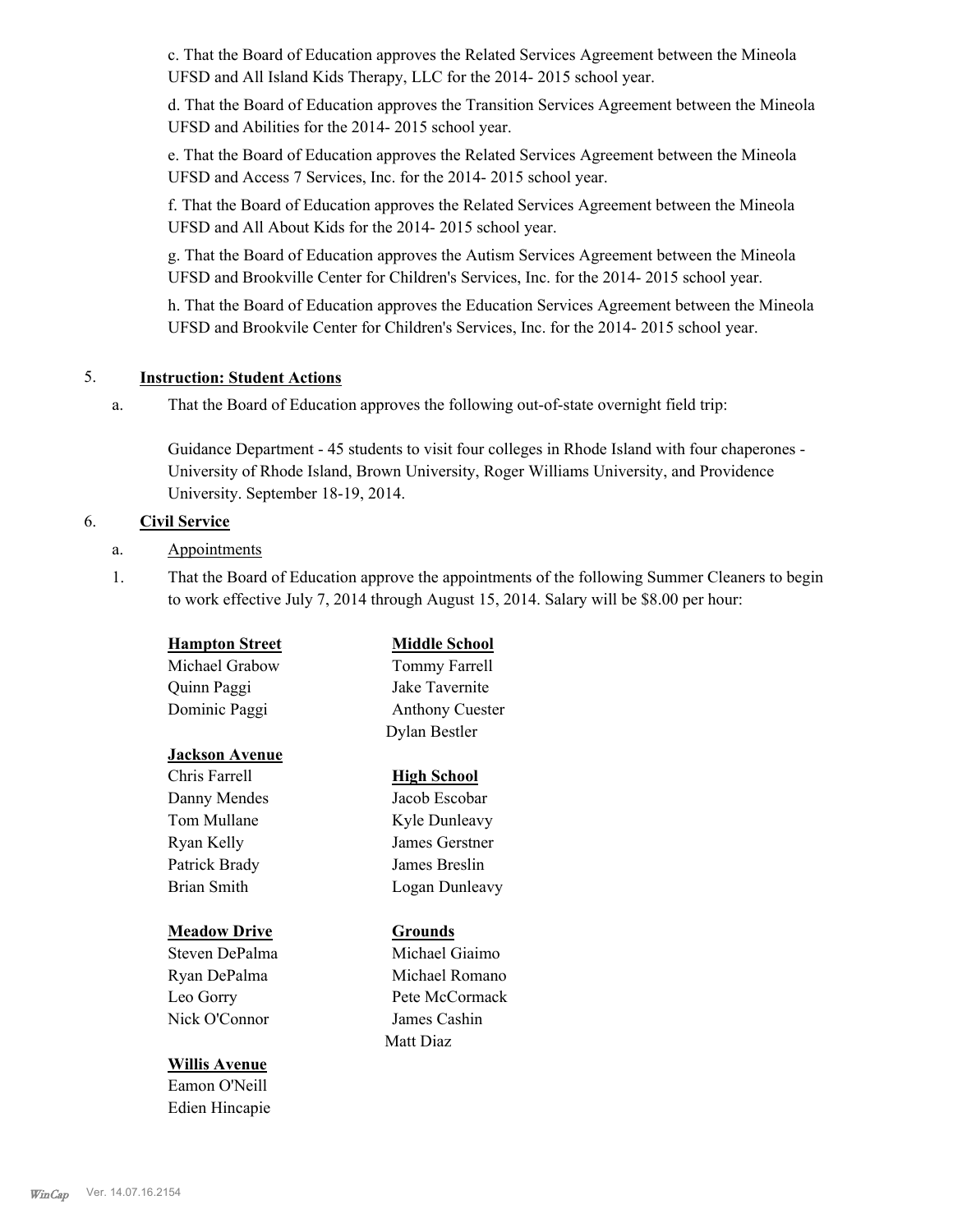b. Resignation(s)

- That the Board of Education accept, with regret, the resignation for the purpose of retirement, of Patricia Suppe, Teacher Aide at the Middle School, effective June 30, 2014. 1.
- That the Board of Education accept the resignation for the purpose of retirement, of Gail Weldon, Teacher Aide at the Middle School, effective June 30, 2014. 2.

#### c. Leave(s) of Absence

- That the Board of Education grant a request to Katherine Merendino, Principal Account Clerk in the Business Office for a Family Medical Leave of Absence, effective July 1, 2014 through September 30, 2014. 1.
- That the Board of Education grant a request to Mary Anne Phillips, part time Teacher Aide at the Middle School, to extend her Unpaid Medical Leave of Absence, effective June 2, 2014 through June 27, 2014, due to an injury. 2.

#### Appointment(S) Summer Seasonal Appointments That the Board of Education approves the following staff members for the Summer Seasonal Appointments for HS Mineola East: d.

|               | <b>POSITION</b> | EMPLOYEE NAME  | <b>SALARY</b> | <b>EFFECTIVE</b> |
|---------------|-----------------|----------------|---------------|------------------|
|               | Seasonal Worker | Judith Granath | \$8.00        | 08/25/2014       |
|               | Seasonal Worker | Jane Lapin     | \$8.00        | 08/25/2014       |
| $\mathcal{R}$ | Seasonal Worker | Rosina Sarno   | \$8.00        | 08/25/2014       |

#### Appointment(S) Summer HS e.

That the Board of Education approves the following summer workers for the High School effective July 1, 2014 throught August 30, 2014 for HS Main Office and Guidance:

|    | <b>POSITION</b>  | <b>EMPLOYEE NAME</b> | <b>SALARY</b> |
|----|------------------|----------------------|---------------|
|    | Stenographer     | Jeanne Cribbin       | \$38.80       |
| 2. | Sr. Typist Clerk | Patricia Derosa      | \$40.09       |
| 3. | Seasonal Worker  | Jill Mullane         | \$8.00        |

#### Appointment(S) Summer Special Ed Teacher Aides f.

That the Board of Education approves the following staff members for the Summer Special Education Program:

|                | <b>POSITION</b>         | <b>EMPLOYEE NAME</b> | SALARY  | <b>EFFECTIVE</b> |
|----------------|-------------------------|----------------------|---------|------------------|
| 1.             | Typist Clerk P/T        | Madeline Cegelski    | \$21.03 | 07/01/2014       |
| 2.             | Teacher Aide            | Sara Bond            | \$32.98 | 07/01/2014       |
| 3 <sub>1</sub> | Teacher Aide            | Gladys Cuzco         | \$27.89 | 07/01/2014       |
| 4.             | Teacher Aide            | Nancy Gessner        | \$20.32 | 07/01/2014       |
| 5.             | Teacher Aide            | Angela Hagan         | \$17.31 | 07/01/2014       |
| 6.             | Teacher Aide            | Donna Larose         | \$29.30 | 07/01/2014       |
| 7.             | Teacher Aide            | Barbara Miller       | \$27.89 | 07/01/2014       |
| 8.             | Teacher Aide            | Marilyn Pisano       | \$27.89 | 07/01/2014       |
| 9.             | Teacher Aide            | Kathy A. Polumbo     | \$20.81 | 07/01/2014       |
| 10.            | Teacher Aide            | Melanie M. Reif      | \$23.32 | 07/01/2014       |
| 11.            | Teacher Aide            | Diane Ricciardi      | \$13.74 | 07/01/2014       |
| 12.            | Teacher Aide            | Lorena Romano        | \$26.55 | 07/01/2014       |
| 13.            | Teacher Aide            | Marie Sallie         | \$30.18 | 07/01/2014       |
| 14.            | Teacher Aide            | Rosina Sarno         | \$21.35 | 07/01/2014       |
| 15.            | Teacher Aide            | Jacqueline Teemsma   | \$28.59 | 07/01/2014       |
| 16.            | Teacher Aide            | Marianne Wachter     | \$20.32 | 07/01/2014       |
| 17.            | <b>Typist Clerk Sub</b> | Evelyn Roser         | \$12.32 | 07/01/2014       |
|                |                         |                      |         |                  |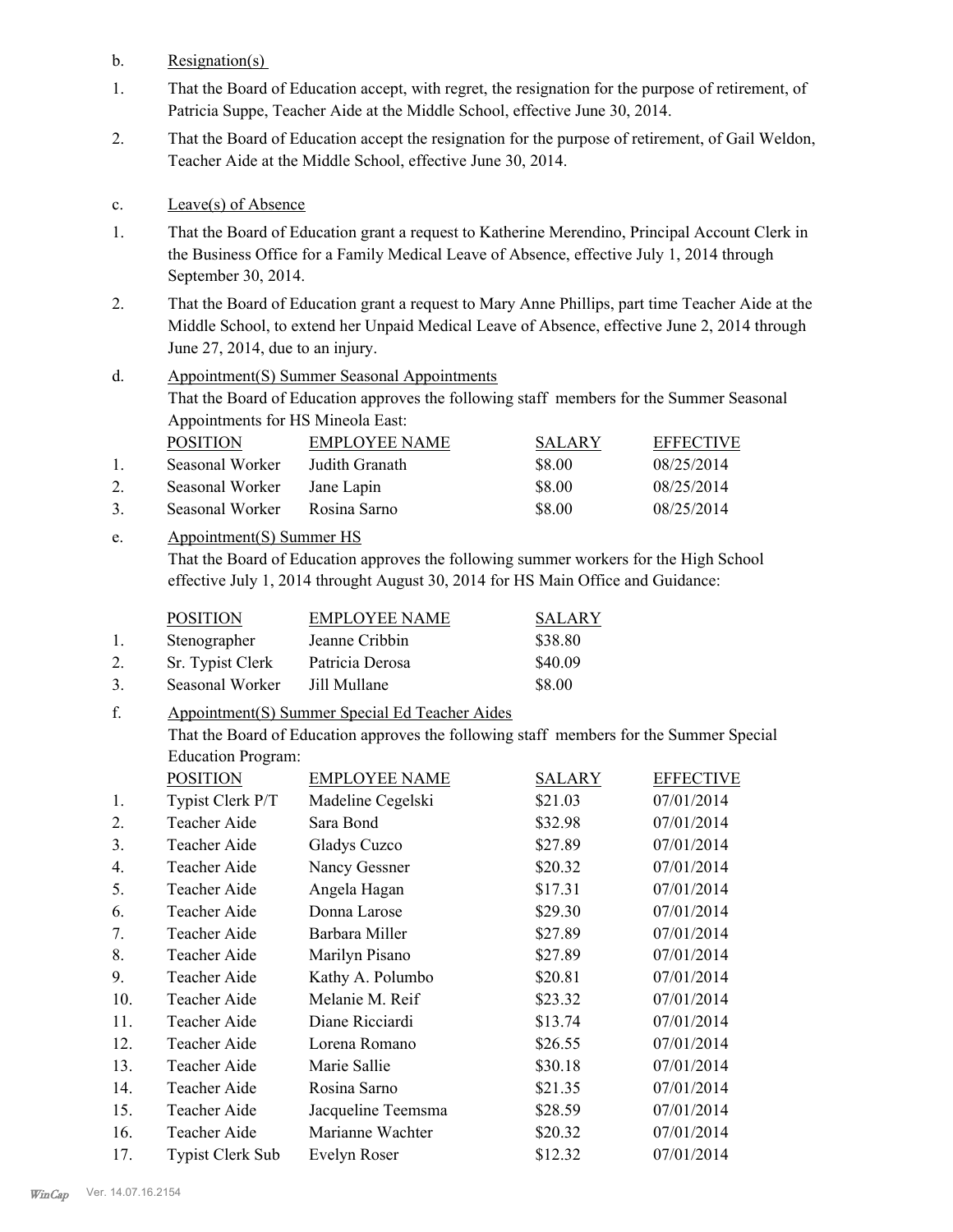|                | <b>POSITION</b>                                       | <b>EMPLOYEE NAME</b>                                                                           | <b>SALARY</b> | <b>EFFECTIVE</b> |  |
|----------------|-------------------------------------------------------|------------------------------------------------------------------------------------------------|---------------|------------------|--|
| 18.            | Teacher Aide Sub                                      | Kathleen Aiello                                                                                | \$13.74       | 07/01/2014       |  |
| 19.            | Teacher Aide Sub                                      | Michael DeSantis                                                                               | \$13.74       | 07/01/2014       |  |
| 20.            | Teacher Aide Sub                                      | Annette Karlewicz                                                                              | \$13.74       | 07/01/2014       |  |
| 21.            | Teacher Aide                                          | Lynn Clifford                                                                                  | \$13.41       | 07/01/2014       |  |
| g.             | Appointment(S) Summer Special Ed Teachers-In-Training |                                                                                                |               |                  |  |
|                |                                                       | That the Board of Education approves the following Teachers-In-Training for the Summer Special |               |                  |  |
|                | <b>Education Program:</b>                             |                                                                                                |               |                  |  |
|                | <b>POSITION</b>                                       | <b>EMPLOYEE NAME</b>                                                                           | <b>SALARY</b> | <b>EFFECTIVE</b> |  |
| 1.             | Seasonal Worker                                       | Jessica Barry                                                                                  | \$8.50        | 07/01/2014       |  |
| 2.             | Seasonal Worker                                       | Kelsey A. Baumann                                                                              | \$9.00        | 07/01/2014       |  |
| 3.             | Seasonal Worker                                       | Perry Llanes                                                                                   | \$9.00        | 07/01/2014       |  |
| 4.             | Seasonal Worker                                       | Janine Miller                                                                                  | \$9.00        | 07/01/2014       |  |
| 5.             | Seasonal Worker                                       | <b>Emily Mooney</b>                                                                            | \$9.00        | 07/01/2014       |  |
| 6.             | Seasonal Worker                                       | Kelsey Napolitano                                                                              | \$9.00        | 07/01/2014       |  |
| 7.             | Seasonal Worker                                       | Lauren Siemann                                                                                 | \$8.75        | 07/01/2014       |  |
| 8.             | Seasonal Worker                                       | Patricia Gasiewski                                                                             | \$8.50        | 07/01/2014       |  |
| 9.             | Seasonal Worker                                       | Margaret Hardiman                                                                              | \$8.50        | 07/01/2014       |  |
| 10.            | Seasonal Worker                                       | Miriam Maiman                                                                                  | \$8.50        | 07/01/2014       |  |
| 11.            | Seasonal Worker                                       | Shannon Timlin                                                                                 | \$8.50        | 07/01/2014       |  |
| h.             | <b>Appointment(S) Summer Bus Aides</b>                |                                                                                                |               |                  |  |
|                |                                                       | That the Board of Education approves the following staff members as Summer Bus Aides from      |               |                  |  |
|                | 7/1/14 through 8/27/14:                               |                                                                                                |               |                  |  |
|                | <b>POSITION</b>                                       | <b>EMPLOYEE NAME</b>                                                                           | <b>SALARY</b> | <b>EFFECTIVE</b> |  |
| 1.             | <b>Bus Attendant</b>                                  | Daisy Aviles                                                                                   | \$39.38       | 07/01/2014       |  |
| 2.             | <b>Bus Attentant</b>                                  | Donna Buckley                                                                                  | \$37.12       | 07/01/2014       |  |
| 3 <sub>1</sub> | <b>Bus Attendant</b>                                  | Dolores Delape                                                                                 | \$18.05       | 07/01/2014       |  |
| 4.             | <b>Bus Attendant</b>                                  | Kathleen Diskin                                                                                | \$31.09       | 07/01/2014       |  |
| 5.             | <b>Bus Attendant</b>                                  | Rhonda Kaletsky                                                                                | \$19.81       | 07/01/2014       |  |
| 6.             | <b>Bus Attendant</b>                                  | Michele Krumholz                                                                               | \$31.09       | 07/01/2014       |  |
| 7.             | <b>Bus Attendant</b>                                  | Frances Lapoff                                                                                 | \$31.09       | 07/01/2014       |  |
| 8.             | <b>Bus Attendant</b>                                  | William Miceli                                                                                 | \$19.35       | 07/01/2014       |  |
| 9.             | <b>Bus Attendant</b>                                  | <b>Barbara Nichols</b>                                                                         | \$11.13       | 07/01/2014       |  |
| 10.            | <b>Bus Attendant</b>                                  | Olga Santoli                                                                                   | \$11.13       | 07/01/2014       |  |
| 11.            | <b>Bus Attendant</b>                                  | Guy Penny                                                                                      | \$11.73       | 07/01/2014       |  |
| 12.            | <b>Bus Attendant</b>                                  | Giovanna Randazzo Klein                                                                        | \$27.26       | 07/01/2014       |  |
| 13.            | <b>Bus Driver</b>                                     | Maria Coleman                                                                                  | \$25.00       | 07/01/2014       |  |
| $\mathbf{i}$ . |                                                       | Appointment(S) Summer Bus Driver(s)                                                            |               |                  |  |
|                |                                                       | That the Board of Education approves the following staff members as Summer Bus Drivers from    |               |                  |  |
|                | 7/1/14 through 8/27/14:                               |                                                                                                |               |                  |  |
|                | <b>POSITION</b>                                       | <b>EMPLOYEE NAME</b>                                                                           | <b>SALARY</b> | <b>EFFECTIVE</b> |  |
| 1.             | <b>Bus Driver</b>                                     | Joaquim Farinhas                                                                               | \$25.00       | 07/01/2014       |  |
| 2.             | <b>Bus Driver</b>                                     | Sandra Moon                                                                                    | \$25.00       | 07/01/2014       |  |
| 3.             | <b>Bus Driver</b>                                     | Cecil Meikle                                                                                   | \$25.00       | 07/01/2014       |  |
| 4.             | <b>Bus Driver</b>                                     | Julia Adames                                                                                   | \$25.00       | 07/01/2014       |  |
| 5.             | <b>Bus Driver</b>                                     | Ronald Albano                                                                                  | \$25.00       | 07/01/2014       |  |
| 6.             | <b>Bus Driver</b>                                     | Teresa Coleman                                                                                 | \$25.00       | 07/01/2014       |  |
| 7.             | <b>Bus Driver</b>                                     | Josefina Dasilva                                                                               | \$25.00       | 07/01/2014       |  |
| 8.             | <b>Bus Driver</b>                                     | Maria David                                                                                    | \$25.00       | 07/01/2014       |  |
| 9.             | <b>Bus Driver</b>                                     | Lee Dunninger                                                                                  | \$25.00       | 07/01/2014       |  |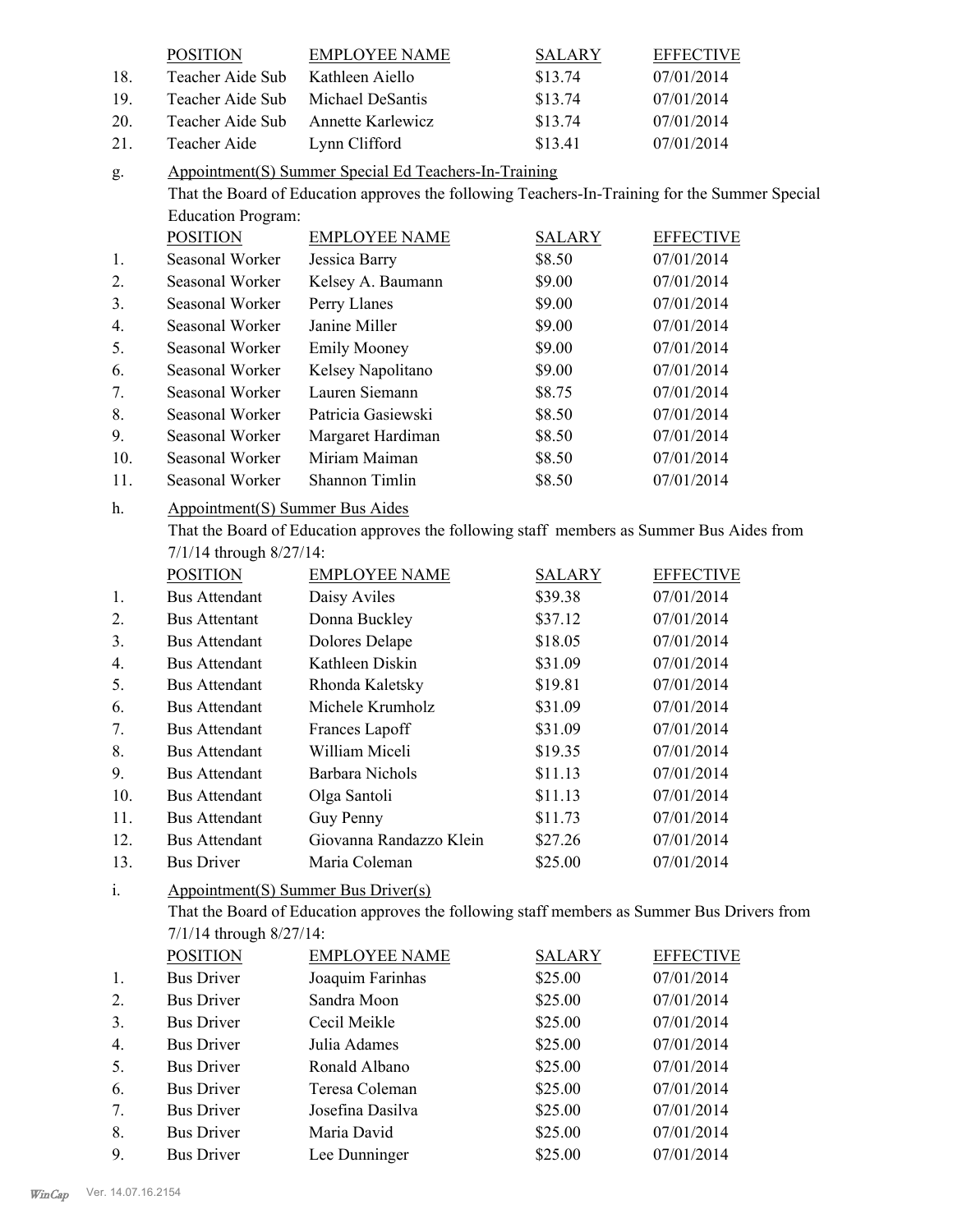|     | <b>POSITION</b>   | <b>EMPLOYEE NAME</b> | <b>SALARY</b> | <b>EFFECTIVE</b> |
|-----|-------------------|----------------------|---------------|------------------|
| 10. | <b>Bus Driver</b> | Francis Feeley       | \$25.00       | 07/01/2014       |
| 11. | <b>Bus Driver</b> | Brian Flynn          | \$25.00       | 07/01/2014       |
| 12. | <b>Bus Driver</b> | James Gallagher      | \$25.00       | 07/01/2014       |
| 13. | <b>Bus Driver</b> | Gregory Glover       | \$25.00       | 07/01/2014       |
| 14. | <b>Bus Driver</b> | Stephen Graf         | \$25.00       | 07/01/2014       |
| 15. | <b>Bus Driver</b> | Andrew Greenberg     | \$25.00       | 07/01/2014       |
| 16. | <b>Bus Driver</b> | Nancy Jones          | \$25.00       | 07/01/2014       |
| 17. | <b>Bus Driver</b> | Daniel McNamara      | \$25.00       | 07/01/2014       |
| 18. | <b>Bus Driver</b> | Ramona Mujica        | \$25.00       | 07/01/2014       |
| 19. | <b>Bus Driver</b> | Yale Napier          | \$25.00       | 07/01/2014       |
| 20. | <b>Bus Driver</b> | Ronald Pierrot       | \$25.00       | 07/01/2014       |
| 21. | <b>Bus Driver</b> | Anthony Reid         | \$25.00       | 07/01/2014       |
| 22. | <b>Bus Driver</b> | Gustavo Rodriguez    | \$25.00       | 07/01/2014       |
| 23. | <b>Bus Driver</b> | Vincent Sanseverino  | \$25.00       | 07/01/2014       |
| 24. | <b>Bus Driver</b> | Marta Saravia        | \$25.00       | 07/01/2014       |
| 25. | <b>Bus Driver</b> | Joan Selvin          | \$25.00       | 07/01/2014       |
| 26. | <b>Bus Driver</b> | Cheryl Thwaites      | \$25.00       | 07/01/2014       |

# 7. **Business /Finance**

# a. **Treasurer's Report**

That the Board of Education accepts the Treasurer's report for the period ending April 30, 2014 and directs that it be placed on file.

# b. **Approval of Invoices and Payroll**

That the Board of Education accepts the Invoices and Payroll for the period ending May 31, 2014

| $A/P$ Warrant # 21 | May 14, 2014 | $\frac{$}{9}$ 419,632.32 |
|--------------------|--------------|--------------------------|
| $A/P$ Warrant #22  | May 28, 2014 | \$2,624,524.73           |

**TOTAL EXPENSES \$3,044,157.05**

PAYROLL # 21 & # 22

| General | \$4,210,580.07 |
|---------|----------------|
| F Fund  | \$57,944.89    |

**TOTAL PAYROLL \$4,268,524.96**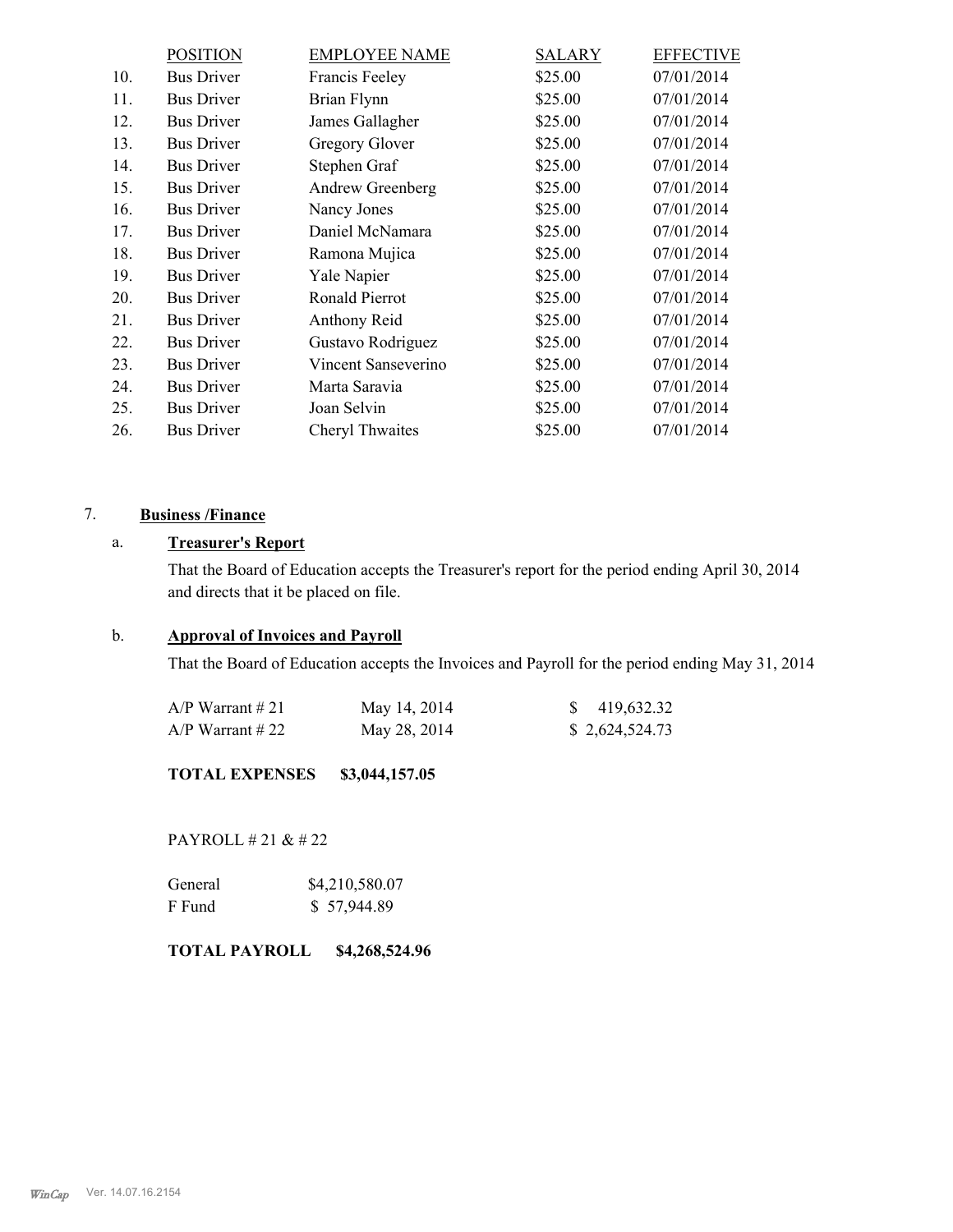## 8. **Business/Finance: Contract Approvals**

a. That the Board of Education approves the Health Contracts, providing health services for Mineola resident children attending non-public school, between the Mineola UFSD and the following school districts for the 2013- 2014 school year:

Commack Union Free Public School Garden City Union Free Public School Hempstead Public Schools Jericho Union Free School District Manhassett School District New Hyde Park- Garden City Park School District Northport- East Northport School District Port Washington School District Syosset Central School District Uniondale Union Free School District West Hempstead Union Free School District

## 9. **Business/Finance: Bids**

a. That the Board of Education approves the awarding of the Irrigation Installation  $\&$  Service Co-Op bid for the 2014- 2015 school year to Byrne and Son, the lowest responsible bidder, meeting all specifications.

b. That the Board of Education approves the awarding of the Security Services bid for the 2014- 2015 school year to Guard America, the lowest responsible bidder, meeting all specifications.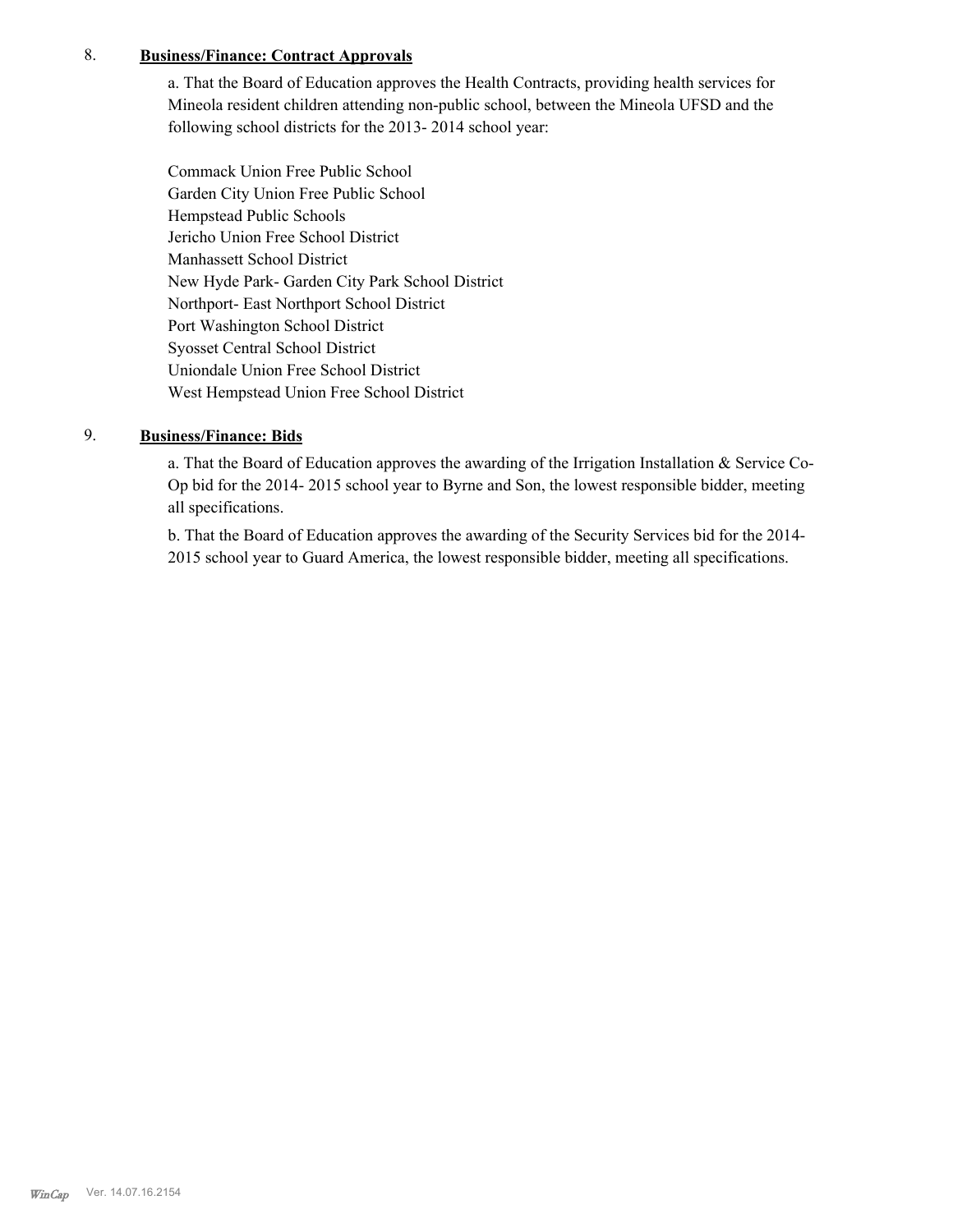# **Walk-On Agenda**

#### **Memorandum of Agreement**

**RESOLUTION # 77- BE IT RESOLVED,** that the Board of Education of the Mineola Union Free School District hereby authorizes and approves the memorandum of agreement between the Board of Education and the Association of Mineola School Administrators, dated June 17, 2014; and

BE IT FURTHER RESOLVED, that the Board of Education hereby authorizes the Superintendent of Schools to incorporate said memorandum of agreement into a more formal written agreement and further authorizes the Superintendent of Schools to execute said formal written agreement

**Motion:** Patricia Navarra **Second:** Christine Napolitano

Discussion: The Superintendent explained that this Memorandum of Agreement clarifies language in the contract.

| Yes: | William Hornberger    | No: | None |
|------|-----------------------|-----|------|
|      | Nicole Matzer         |     |      |
|      | Patricia Navarra      |     |      |
|      | Christine Napolitano  |     |      |
|      | <b>Arthur Barnett</b> |     |      |

**Passed:** Yes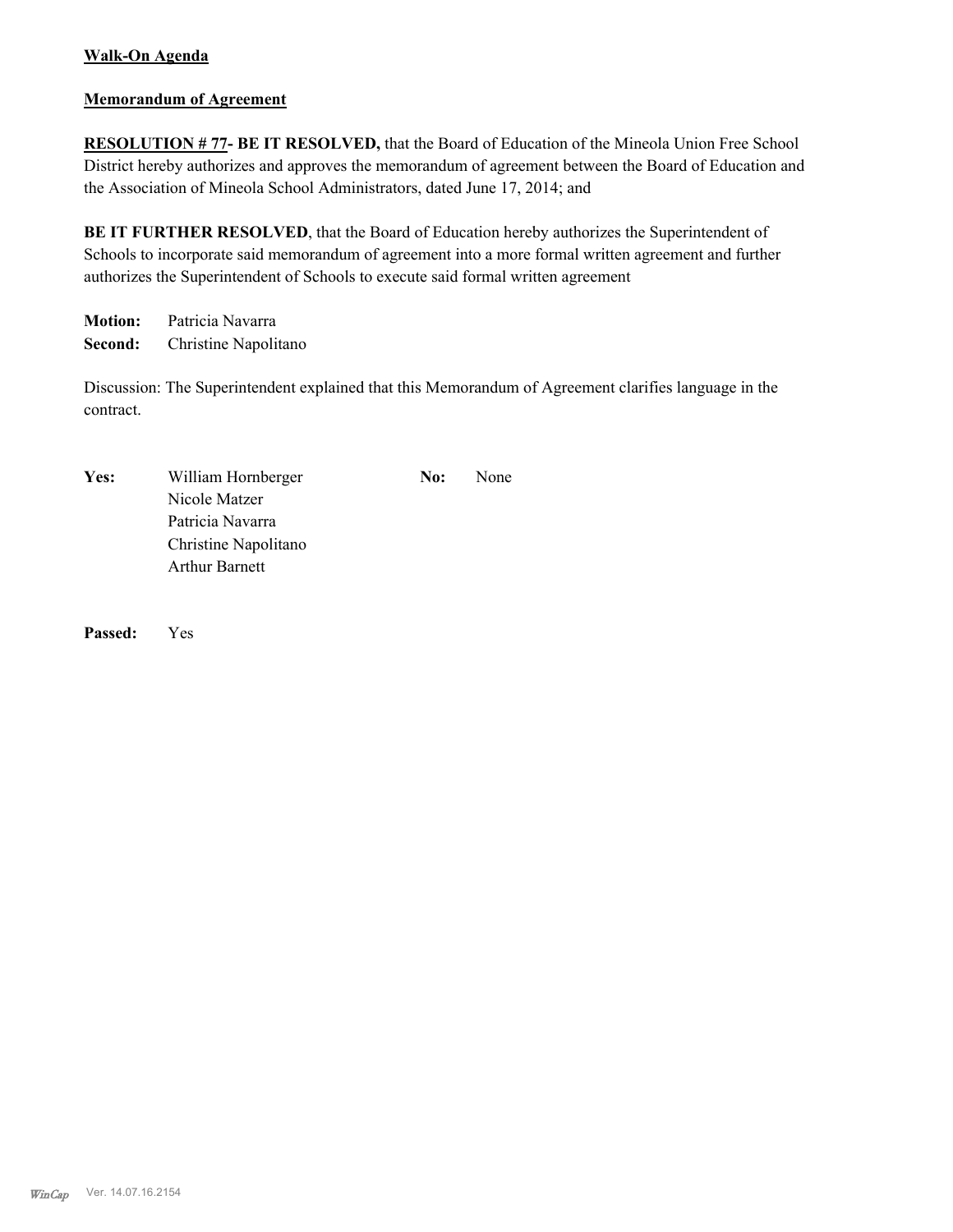#### **K. Superintendent's Report**

# Superintendent of Schools' Reports for 6/19/14 Presentations:

### 1. P- 12 STEAM Curriculum Finalization

Tonight, the Superintendent presented the finalized STEAM Curriculum \*(this can be found on the District website, on the Board of Education page, under the heading- presentations). The Superintendent displayed the chart and explained that everything in red print is new for next year and items in black are already in place. The Superintendent stated that the for the most part this is the same chart presented on May 20. Dr. Nagler highlighted in the 9th grade, we will be exploring computer science for all students. The Computer Science will include: Q1-Humans and Computers, Q2- Coding, Q3- Robotics and Q4- App development. They will also be adding a co-curricular for grades 8 and 9- First Tech Challenge. In the 7th grade, the Minecraft game will be used and they will explore the use of student generated "worlds" in Humanities curriculum. Dr. Nagler added that eSpark will employ 4 students over the summer to test their new App. Espark had asked the students to design a new App and the 5th graders submitted their designs. The winners will be used to do the testing over the summer. He stated that the kids are the best designers because they are the ones using the program. Dr. Nagler stated that he is very excited about the STEAM curriculum. There was no additional discussion or comments.

#### Superintendent Comments

The Superintendent stated that he had a few quick comments. He attended that Senior Awards Breakfast on June 11th and he wanted everyone to know that the community gave \$70,000 to our seniors this year. He wanted to thank the community which is very supportive of our students. Dr. Nagler added that he wanted to thank Marie DeSpirito for organizing the event.

The Superintendent stated that information had been sent out to parents of students at Jackson Avenue and the Middle School regarding using the Ipads over the summer. The 3rd graders (80) will be using eSpark for summer reading and Grades 4, 5 and 6 (400) will be doing summer reading on edmodo. Dr. Nagler stated that he is looking forward to the High School Graduation. He attended Field Day at Jackson Avenue and stated that the students had fun and the event was very organized.

Mr. Barnett stated that before he opens the floor to public comments he would like to take time to recognize Will Hornberger on his last meeting as Board Trustee. Mr. Barnett stated that the District is better off because of Will's service. He stated that Will stood up for his ideals and always listened to the community. Mr. Barnett stated that while they did not always agree, they always came to an agreement. Ms. Matzer thanked Will for all that he has done for the children in our district. She also thanked him for asking and answering all of the tough questions. Ms. Matzer will miss Will. Ms. Navarra stated that their politics are very different but they both love this community. She stated that because of Will the Board is productive, pleasant and peaceful. Ms. Napolitano stated that it took her a while to figure out Will. She stated that working together through the reconfiguration process was both a very difficult time and a very good time. Will never waivered on what was right, even during some very dark times. She stated that his eyes were always on the students. Will is known as the "number guy", but she added that he is much more than that. Will is steadfast and committed. Ms. Napolitano stated that they do disagree at times and always come to consensus thru much communication. Ms. Napolitano stated that they have had many proud moments together. She thanked Will for always standing by her and told him to enjoy his time with his family. Ms. Napolitano stated that Will truly made a difference during his time on the Board. The Superintendent stated that Will has the distinction of voting against his contract and their first year working together was not always pleasant. Dr. Nagler stated that Will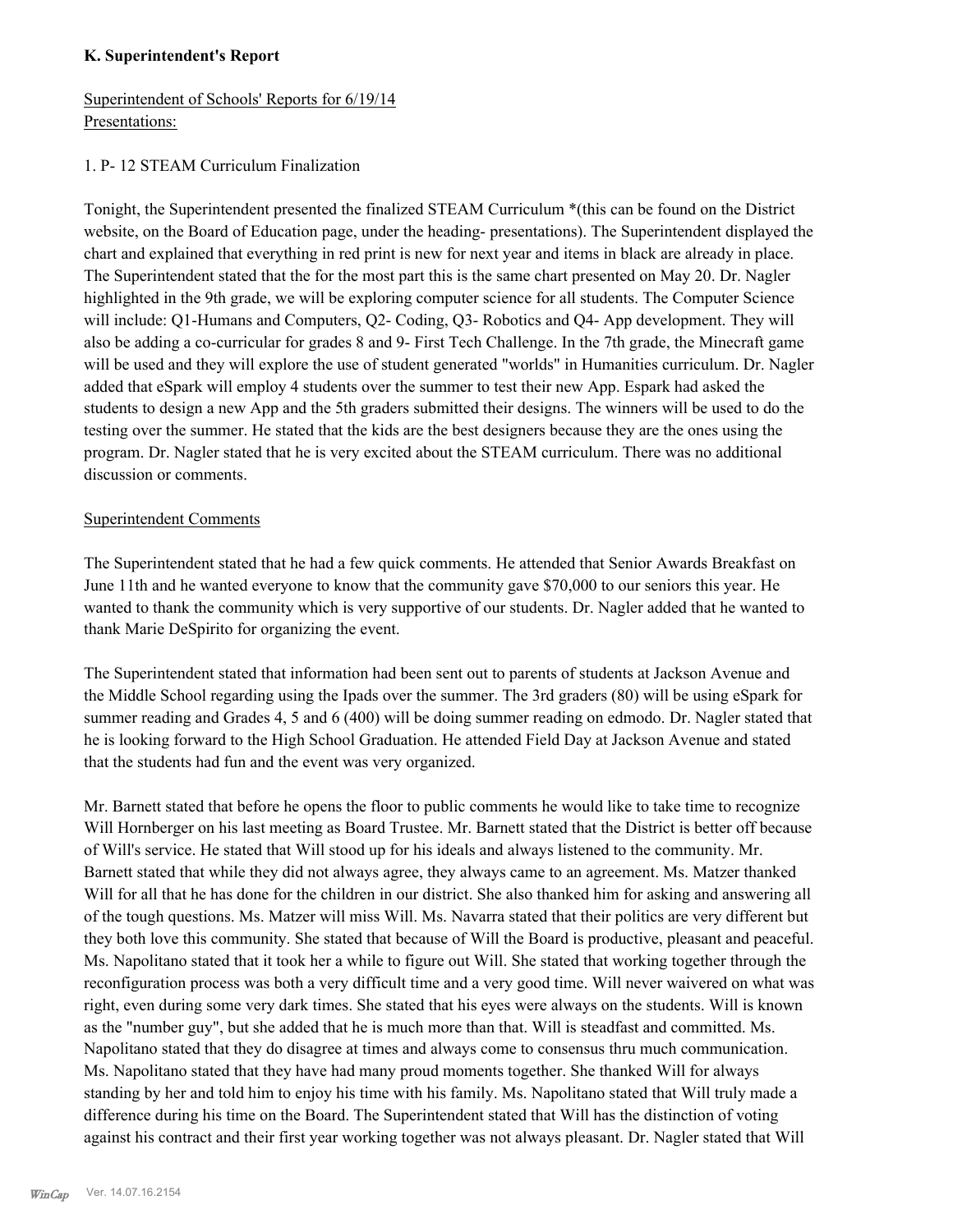has the ability to see what is coming down the road. If reconfiguration had not taken place, Mineola would have lost programs and we would not be where we are today. Mineola is the only Apple Distinction School on Long Island; the only district with an efficiency grant; and the only district offering full day pre-k. It is a special person who volunteers to take on this role. Dr. Nagler considers Will a friend and stated that his contributions to the district will be felt long after this.

Will Hornberger stated that he has been looking forward to this day. He originally ran for the Board of Education because he felt that the students were not receiving the tools needed to succeed. The District needed to reconfigure and settle contracts, which was not a simple process. He is happy to say that 4 out of 5 contracts have been resolved and he has confidence in all parties that the final contract will be settled. Mr. Hornberger thanked the Board for their commitment and for putting up with him. He has faith that the Board will continue to work towards achieving their goals. Will thanked the voters. He also thanked the many parent volunteers and their commitment to the children. Will thanked his friends who have remained his friend throughout this time. Will thanked his wife, Teresa for her guidance, love and support. Will thanked the students of Mineola who exemplify the mission of the district and encouraged them to never be afraid to succeed. He looks forward to graduation.

#### **L. Public Comments**

Mr. Barnett opened the floor to public comment. The first speaker was a graduating senior who thanked the Superintendent and the Board for giving her the opportunity to attend LIHSA. The next speakers were three high school students currently enrolled in Latin. They came to support the continuation of the Latin program and to explain how much it means to them. Mr. Barnett thanked them for coming and assured them that Latin is not being cut from the High School. The Superintendent added that we are committed to students taking three years of Latin. The district just wants to begin to plan in the event that the current teacher retires. He stated that letters have been sent home to notify students about this information. The next speaker was a parent of a student enrolled in Latin. She presented the Board with a petition signed by 300 individuals in support of continuing Latin. She stated that she is thankful that the program will continue. The next speaker was Teresa Hornberger who stated that she was very proud of Will and added that everything he did was with the kids and the taxpayers in mind. She finished by reading "YAY You!". The last speaker was a parent/community member who thanked Mr. Hornberger for his service on the Board. There were no additional public comments.

#### **M. Executive Session Time: 8:30 p.m.**

A motion was made for the Board of Education to go into Executive session to discuss negotiations.

| <b>Motion:</b> | Nicole Matzer                                                                   |     |    |
|----------------|---------------------------------------------------------------------------------|-----|----|
| Second:        | William Hornberger                                                              |     |    |
| Yes:           | William Hornberger<br>Nicole Matzer<br>Patricia Navarra<br>Christine Napolitano | No: | N٥ |
|                | <b>Arthur Barnett</b>                                                           |     |    |

**Passed:** Yes